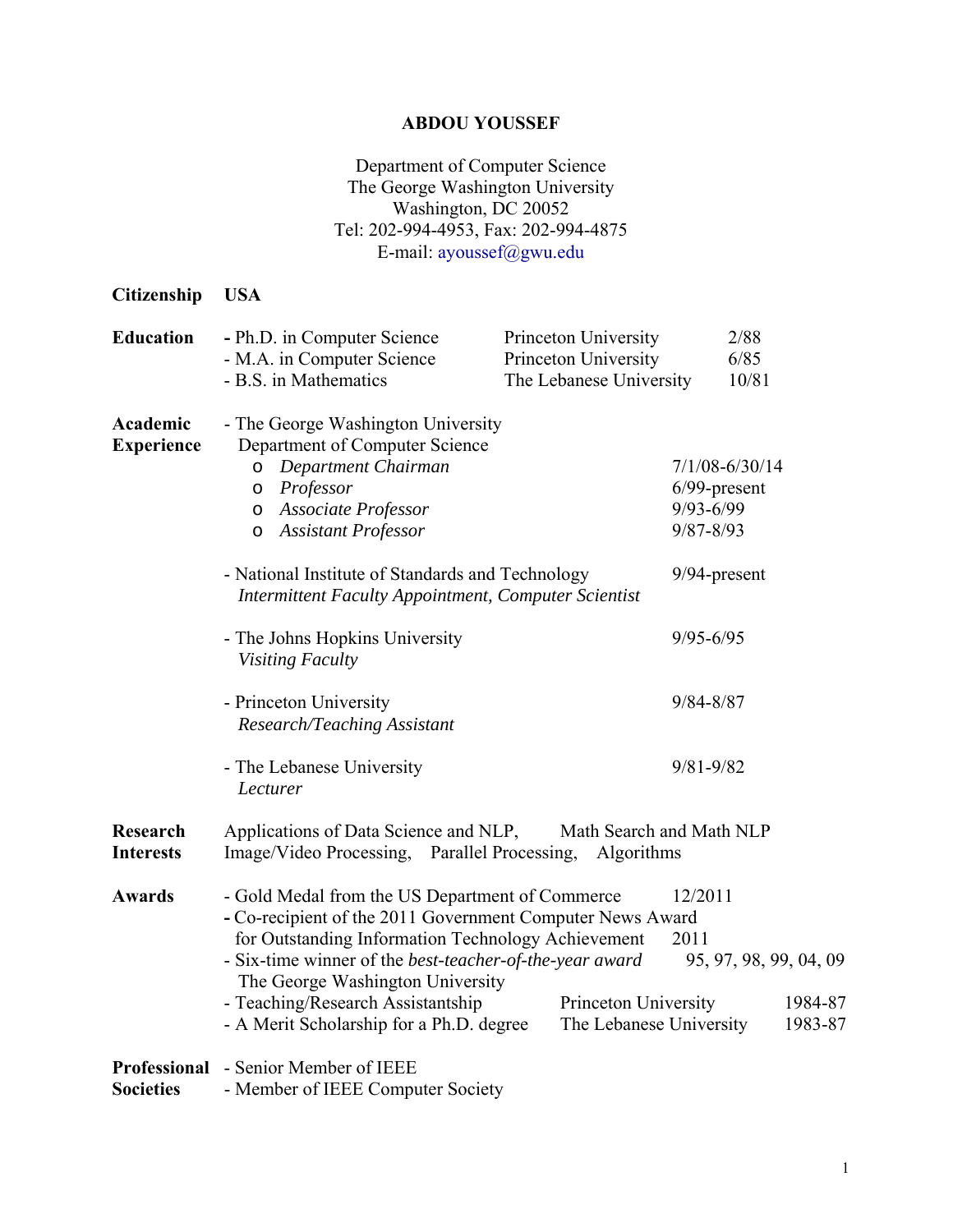## **Courses Taught:**

| (Graduate)                   |
|------------------------------|
| (Graduate)                   |
| (Undergraduate)              |
| (Graduate and Undergraduate) |
| (Undergraduate)              |
| (Graduate and Undergraduate) |
| (Graduate)                   |
| (Advanced Graduate)          |
| (Advanced Graduate)          |
| (Advanced Graduate)          |
| (Advanced Graduate)          |
|                              |

#### **Number of Supervised Ph.D. Graduates: 27**

# **Selected Publications:**

- 1. Moritz Schubotz, Alexey Grigorev, Marcus Leich, Howard S. Cohl, Norman Meuschke, Bela Gippx, Abdou Youssef, and Volker Markl, "Semantification of Identifiers in Mathematics for Better Math Information Retrieval", The 39th Annual ACM SIGIR Conference (SIGIR 2016), July 17-21, 2016, Pisa, Italy.
- 2. Moritz Schubotz, Abdou Youssef, Volker Markl, Howard S. Cohl, "Challenges of Mathematical Information Retrieval in the NTCIR-11 Math Wikipedia Task", The 38th Annual ACM SIGIR Conference (SIGIR 2015), August 9-13, 2015, Santiago, Chile.
- 3. Qun Zhang and Abdou Youssef, "Performance Evaluation and Optimization of Math-Similarity Search", Conference on Intelligent Computer Mathematics (CICM 2015), July 13-15, 2015, Washington, DC.
- 4. Moritz Schubotz, Abdou Youssef, Volker Markl, Howard Cohl, and Jimmy Li, "Evaluation of Similarity-Measure Factors for Formulae based on the NTCIR-11 Math Task", The 11th NTCIR Conference and Evaluation of Information Access Technologies, Dec. 9-12, 2014, Tokyo, Japan.
- 5. Qun Zhang and Abdou Youssef, "Semantics-Sensitive Math-Similarity Search", the Conferences on Intelligent Computer Mathematics (CICM 2014), July, 2014, Coimbra, Portugal.
- 6. Youngser Park, Carey E. Priebe, and Abdou Youssef, "Anomaly Detection in Time Series of Graphs using Fusion of Graph Invariants", the IEEE Journal of Selected Topics in Signal Processing, 2013.
- 7. Xiaofan Feng, Abdou Youssef, and Sithu Sudarsan, "Robust Template Identification of Scanned Documents", the 4th International Conference on Knowledge Discovery and Information Retrieval, pp. 103-110, October 2012, Barcelona, Spain.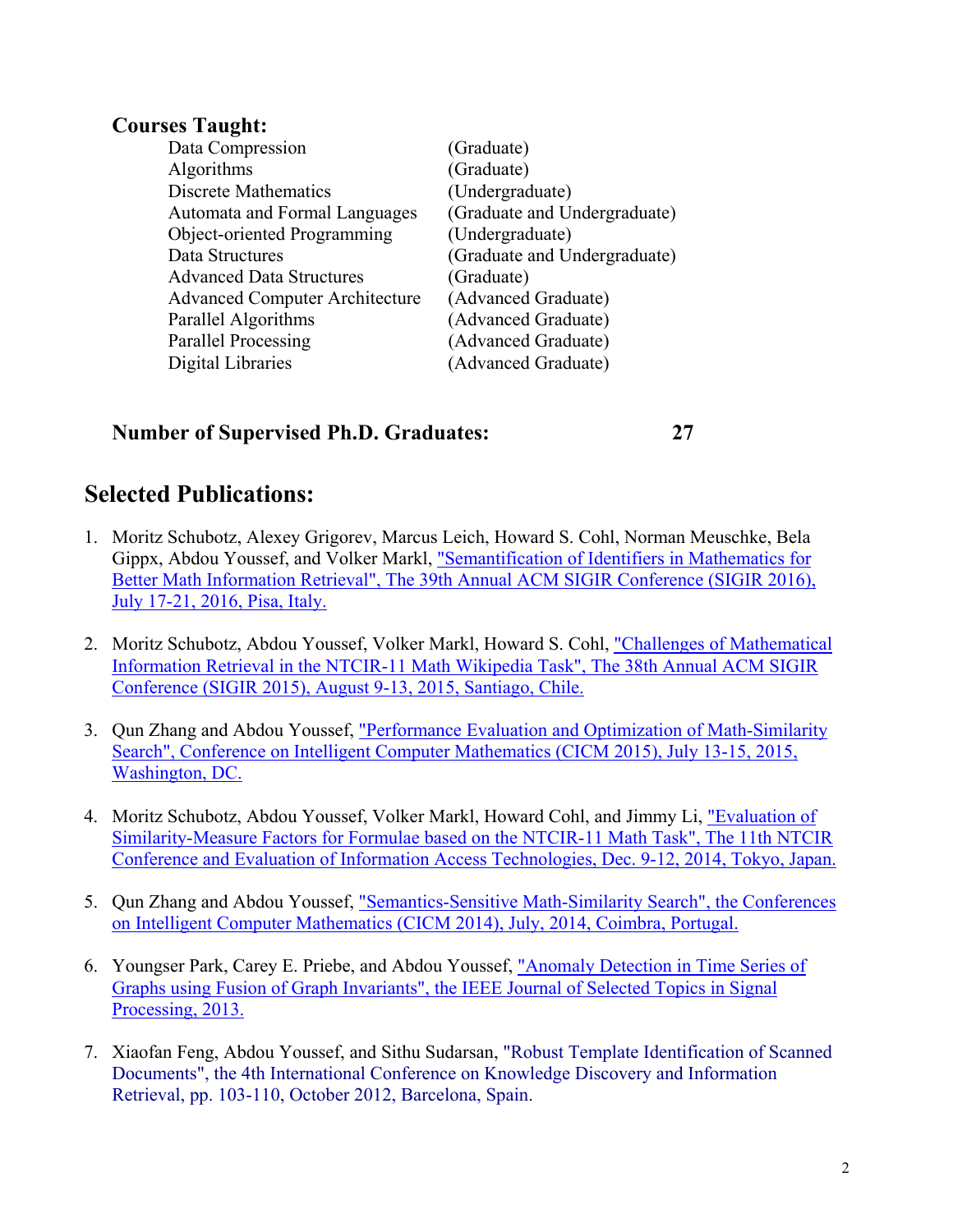- 8. Youngser Park, Carey Priebe, Abdou Youssef, "Anomaly Detection using Fusion of Graph Invariants on a Time Series of Graphs", Joint Statistical Meetings, Vancouver, BC, Canada, July 31 - August 5, 2010.
- 9. Youngser Park, Carey Priebe, Dave Marchette, Abdou Youssef, "Anomaly Detection using Scan Statistics on Time Series Hypergraphs", Workshop on Link Analysis, Counterterrorism and Security (LACTS) 2009, SIAM International Conference on Data Mining (SDM 2009), April 30 - May 2, 2009, Sparks, NV.
- 10. Dong Hua, Dechang Chen, Fang Liu, and Abdou Youssef, "A Bayesian Approach to Multistage Fitting of the Variation of the Skeletal Age Features", Journal of Biomedicine and Biotechnology, Volume 2009 (2009), Article ID 623853, 7 pages.
- 11. Seyed Ali Ahmadi and Abdou Youssef, "Lexical Error Compensation in Handwritten-based Mathematical Information Retrieval," Towards Digital Mathematics Library (DML 2008), July 27th, 2008, Birmingham, UK, part of the 7th International Conference on Mathematical Knowledge Management, 2008, pp. 43-54.
- 12. Abdou Youssef, "Relevance Ranking and Hit Description in Math Search," Journal of Mathematics in Computer Science, V. 2, 2008, p. 333-353.
- 13. Bruce Miller and Abdou Youssef, "Augmenting Presentation MathML for Search," Proceedings of the 7th Mathematical Knowledge Management conference, UK, July 2008. Also in Springer, the Lecture Notes in Computer Science series, Intelligent Computer Mathematics, Volume 5144, pp 536-542, 2008.
- 14. Abdou Youssef, "Methods of Relevance Ranking and Hit-content Generation in Math Search", The 6th Mathematical Knowledge Management Conference, Hagenberg, Austria, June 27-30, 2007.
- 15. Moody Altamimi and Abdou Youssef, "Wildcards in Math Search, Implementation Issues," 19th International Conference on Computer Applications in Industry and Engineering, November 7-9, 2007, San Francisco, California USA.
- 16. Mohammed Shatnawi and Abdou Youssef, "Equivalence Detection Using Parse-tree Normalization for Math Search," The Second International Conference on Digital Information Management (ICDIM'07), October 28-31, 2007.
- 17. Abdou Youssef (Jointly with Moody Al-Tamimi), "A more canonical form of content MathML to facilitate math search", The 2007 Extreme Markup Languages conference, Montréal, Canada, August 7-10, 2007.
- 18. Abdou Youssef (Jointly with Moody Al-Tamimi), "An Extensive Math Query Language", The ISCA 16th International Conference on Software Engineering and Data Engineering (SEDE-2007), Las Vegas, Nevada, July 9-11, 2007.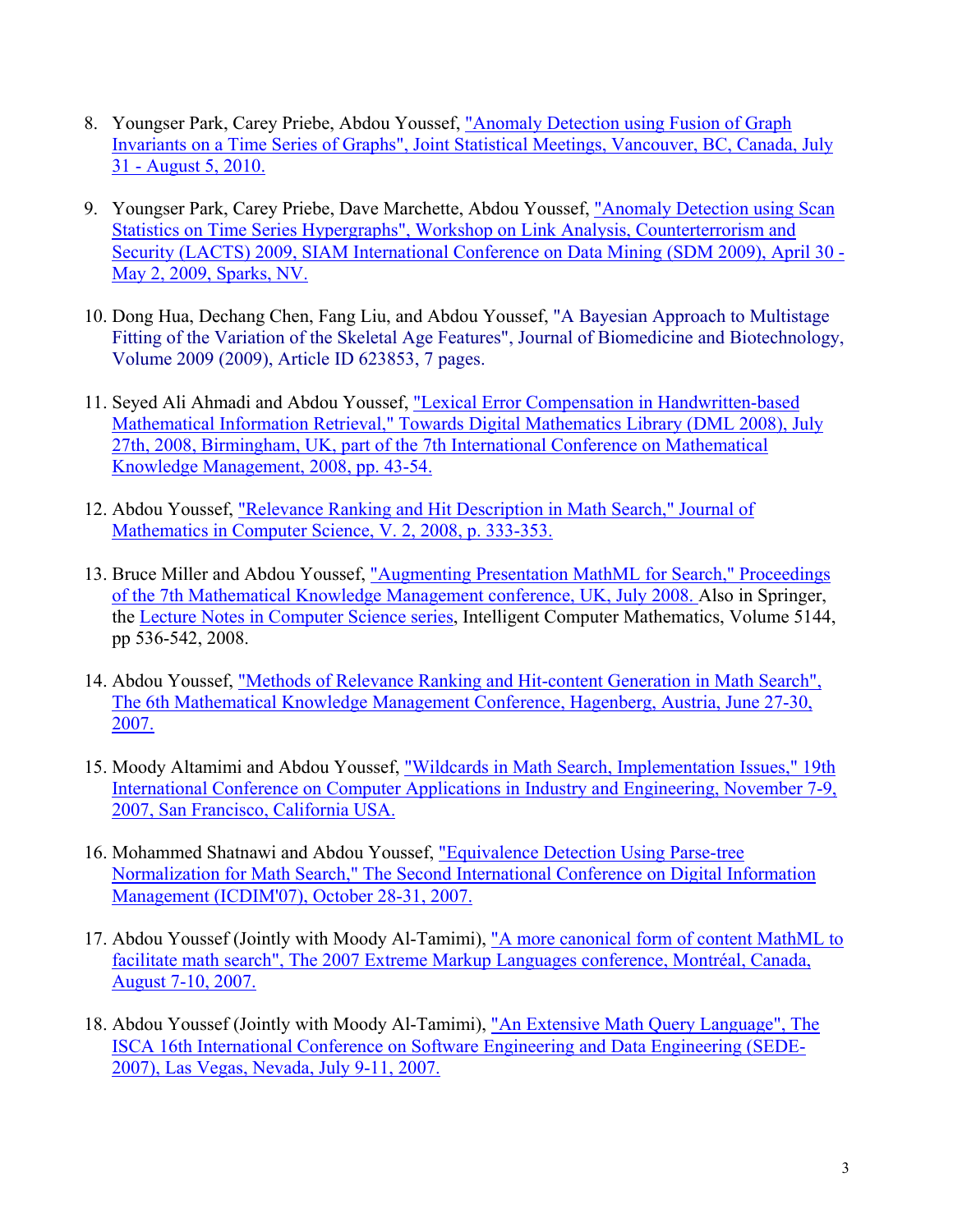- 19. Abdou Youssef, "Roles of Math Search in Mathematics,"Spring-Verlag volume the Lecture Notes in Artificial Intelligence series. Also, an invited paper, the 5th Int'l Conf. on Mathematical Knowledge Management, August, 2006, UK, pp. 2-16.
- 20. Abdou Youssef and Mohammed Shatnawi, "Math Search with Equivalence Detection Using Parse-tree Normalization", The 4th International Conference on Computer Science and Information Technology, April 2006, Amman, Jordan.
- 21. Dong Hua and Abdou Youssef, "On Algorithmic Implementation of Local Dependence Modeling in Latent Structure Models." Journal Engineering Letters, special issue, 2006.
- 22. Abdou Youssef (jointly with Hamad Al-Aryani), "A Novel Audio Watermarking Technique Based on Low Frequency Components", 7th IEEE International Symposium on Multimedia (ISM'05) pp. 668-673, Dec 12-14, 2005, Irvine, California.
- 23. Abdou Youssef (jointly with Dong Hua and Dechang Chen), "Identifying genes with the concept of customization,"2005 IEEE Computer Society Conf. on Computer Vision and Pattern Recognition (CVPR'05), Workshop on Bioinformatics, Vol 03, pp. 144, San Diego, June 2005.
- 24. Abdou Youssef, "Search of Mathematical Contents: Issues And Methods,"the ISCA 14th Int'l Conf. on Intelligent and Adaptive Systems and Software Engineering (IASSE-2005), July 20-22, 2005, Toronto, Canada.
- 25. Remigius Onyshczak and Abdou Youssef, "Fingerprint Image Compression and the Wavelet Scalar Quantization Specification", a book chapter in a Fingerprint Imaging Technologies, Springer-Verlag, 2004, pp. 385-413, eds: Nalini Ratha and Ruud Bolle.
- 26. Abdou Youssef (Jointly with Dong Hua, Dechang Chen, and Xiuzhen Cheng), "Latent Structure Models for the Analysis of Gene Expression Data", the IEEE Computer Society Conference on Bioinformatics, pp. 496-499, 2003. Stanford, California.
- 27. Hyunju Kim and Abdou Youssef, "Bit error recovery in internet facsimile without retransmission", the Visual Communications and Image Processing 2003 Conference, July 8-11, 2003, Switzerland.
- 28. Hyunju Kim and Abdou Youssef, "Bit Error Recovery in MMR Coded Bitstreams Using Error Detection Points", proceedings of the 2003 International Conference on Imaging Science, Systems, and Technology, June 2003, Las Vegas, Nevada.
- 29. Hyunju Kim and Abdou Youssef, "Bit Error Detection and Recovery for X2D MMR Coded Bitstreams", proceedings of the IEEE International Conference on Image Processing, September 14-17, 2003, Barcelona, Spain.
- 30. Hyunju Kim and Abdou Youssef, "Interactive Error Recovery in Facsimile without Retransmission", the 1st IEEE Conference on Information Technology ITCC 2003, Las Vegas, Nevada, USA, April 2003.
- 31. Hyunju Kim and Abdou Youssef, "Error Recovery in Facsimile without Retransmission", the ISCA 18th International Conf. on Computers and their Applications, Honolulu, Hawaii, 3/2003.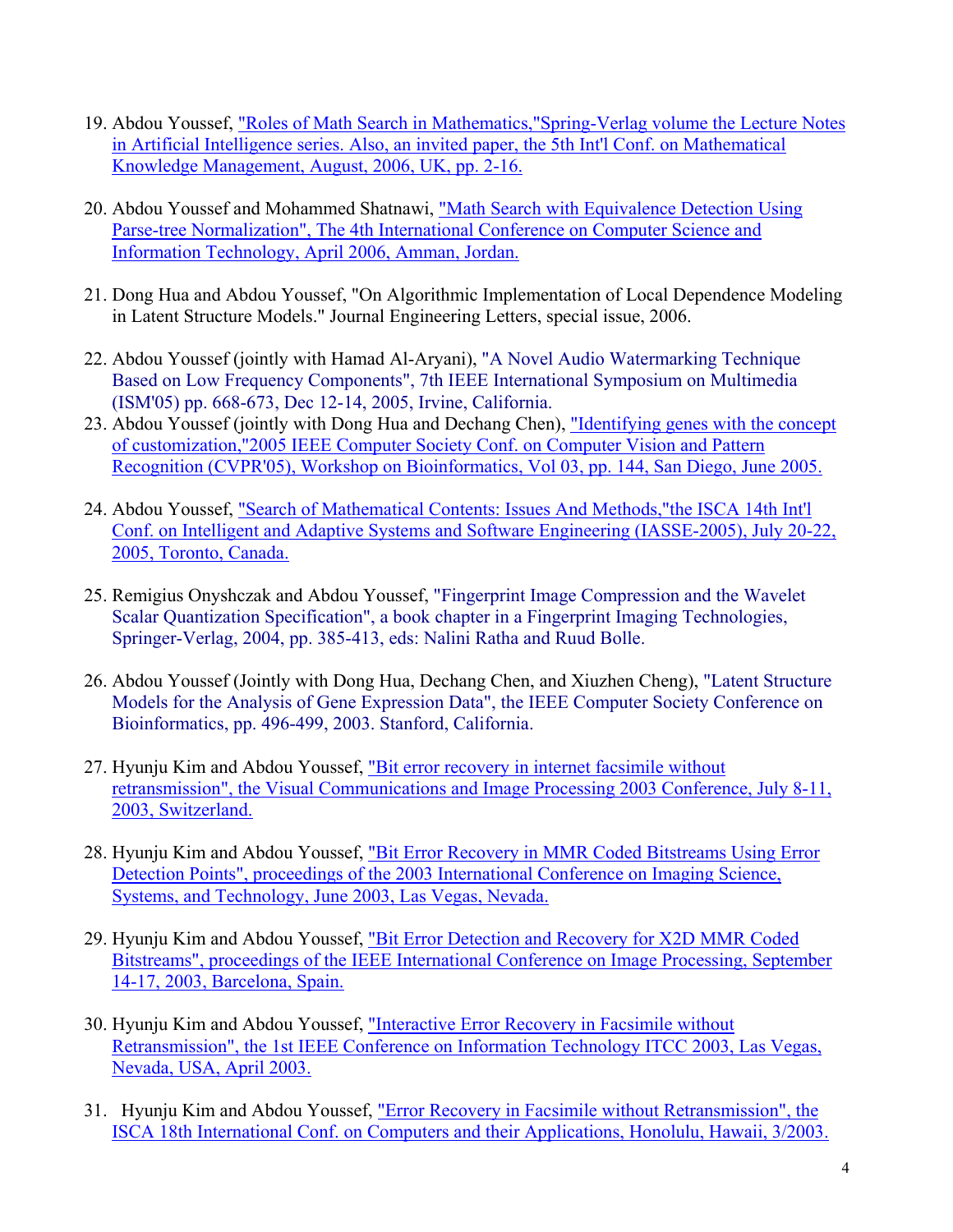- 32. Abdou Youssef, "Analysis of the Effects of Errors on Multiresolution JBIG Decoding of Binary, Grayscale and Color Images", the 2002 International Conference on Imaging Science, Systems, and Technology (CISST'2002), June 25-28, 2002, Las Vegas, Nevada.
- 33. Sherif Aly and Abdou Youssef, "Synchronization-Sensitive Frame Estimation: Video Quality Enhancement," The International Journal of Multimedia Tools and Applications, 2002.
- 34. Abdou Youssef (Jointly with Bruce Miller), "Technical Aspects of the Digital Library of Mathematical Functions,"Annals of Mathematics and Artificial Intelligence, Volume 38, pp. 121-- 136, 2003. Also in First International Workshop on Mathematical Knowledge Management, Schloss Hagenberg, Austria, Sept. 24-26, 2001.
- 35. Abdou Youssef and Alan Ratner, "Error Correction in HDLC without Retransmission,"the 2001 International Conference on Imaging Science, Systems, and Technology (CISST'2001), June 25- 28, 2001, Las Vegas, Nevada.
- 36. Abdou Youssef and Anastase Nakassis," Metrics for Visual Data,"the 2001 International Conference on Imaging Science, Systems, and Technology(CISST'2001), June 25-28, 2001, Las Vegas, Nevada.
- 37. Khalid Kaabneh and Abdou Youssef, "Muteness Based Audio Watermarking Technique", The 21st International Conference on Distributed Computing Systems, Phoenix/Mesa, Arizona, USA, April 16-19, 2001.
- 38. Sherif Aly and Abdou Youssef, "Real-Time Motion-Based Frame Estimation in Video Lossy Transmission", Proceedings of the 2001 Symposium on Applications and the Internet (SAINT-2001), San Diego, California, January 8-12, 2001.
- 39. Sherif Aly and Abdou Youssef, "Synchronization Sensitive Frame Estimation Techniques for Audio-Video Synchronization Restoration," the 2000 International Conference on Artificial Intelligence, Las Vegas, June 26-29, 2000.
- 40. Sherif Aly and Abdou Youssef, "Synchronization-Sensitive Frame Estimation Techniques for Audio-Video Synchronization Restoration," Proceedings of the Internet Computing 2000 conference, Las Vegas, Nevada, June 25-28, 2000.
- 41. Sherif Aly and Abdou Youssef, "Frame Estimation for Restoring Audio-Video Synchronization using Parallelized Quadratic Frame Interpolation," Proceedings of the PDPTA 2000 conference, Las Vegas, Nevada, June 25-28, 2000.
- 42. Sherif Aly and Abdou Youssef, "Synchronization-Sensitive Motion and Interpolation-Based Frame Estimation in Video Lossy Transmission," Proceedings of the SPIE Photonics East Multimedia Systems and Applications III Conference, 2-8 November, Boston, Massachusetts, 2000.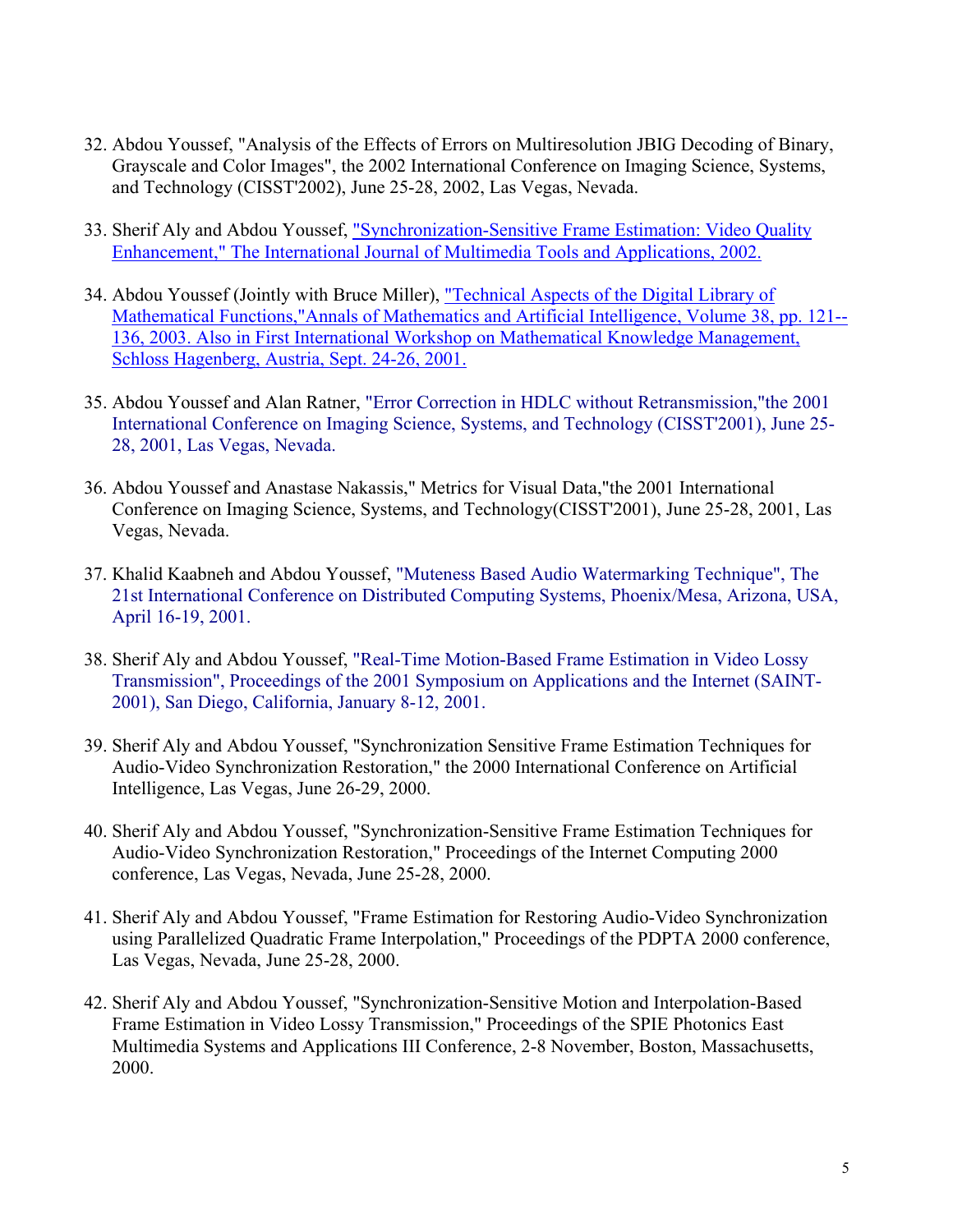- 43. Sherif Aly and Abdou Youssef, "Frame Estimation for Restoring Audio-Video Synchronization Using Parallelized Quadratic Frame Interpolation," The 2000 International Conference on Parallel and Distributed Processing Techniques and Application, Las vegas, June 26-29, 2000.
- 44. Abdelghani Bellaachia and **Abdou Youssef**, "Communication capabilities of product networks," *The Telecommunications Systems*, Spring 2000, pp. 119-133.
- 45. Abdou Youssef (jointly with S. R. Subramanya), "Evaluation of DCT Coding of Images under various Block sizes, Coefficient selections, and Quantizers", International Conference on Internet and Multimedia Systems and Applications, Bahamas, October 1999.
- 46. Abdou Youssef (Jointly with S. R. Subramanya, B. Narahari, and R. Simha), "Use of Transforms for Indexing in Audio Databases", International Conference on Computational Intelligence and Multimedia Applications, New Delhi, India, September 1999, pp. 278-284.
- 47. Mohammad Abbadi and Abdou Youssef, "Block DCT-Based Indexing of Image Databases," International Conference on Information Systems Analysis and Synthesis, Orlando, Florida, July 1999.
- 48. Baha Khasawneh and Abdou Youssef, "Non-uniform Error Protection for Compressed Wavelet Transformed Images," IEEE Int'l Conf. on Multimedia Computing and Systems, Orlando, 7/99.
- 49. Abdou Youssef (jointly with S. R. Subramanya, I. Ersoy), "Segmentation of Audio Data Based on the Binary Images of the Audio Samples," Int'l Conf. on Intelligent Systems, Denver, June 1999.
- 50. Abdou Youssef, "Image Downsampling and Upsampling Methods," International Conference on Imaging, Science, Systems, and Technology CISST '99, Las Vegas, pp. 132-138, June 1999.
- 51. Abdou Youssef (jointly with S. R. Subramanya, Bhagirath Narahari, and R. Simha), "Automated Classification of Audio Data and Retrieval Based on Audio Classes,"the ISCA 14th Int'l Conf. on Computers and their Applications, Cancun, Mexico, pp. 141-145, April, 1999.
- 52. Abdou Youssef (Jointly with S. R. Subramanya, N. Alexandridis, P. Piamsa-nga, and S. Srakaew), "A Distributed Algorithm for Content-Based Image Retrievals Using Image Clusters,"Int'l Conference on Management of Data, Hydersbad, india, December 1998.
- 53. S.R. Subramanya, S. Srakaew, Abdou Youssef, and N. Alexandridis, "A Scheme for Automated Classification of Images," ISCA CAINE98 Conference, Las Vegas, Nevada, November 1998.
- 54. S.R.Subramanya and Abdou Youssef, "Performance Evaluation of Lossy DPCM Coding of Images using Different Predictors," ISCA CAINE98 Conference, Las Vegas, Nevada, November 1998.
- 55. S.R.Subramanya and Abdou Youssef, "Wavelet-based Indexing of Audio Data in Audio / Multimedia Databases", 4th Int'l. Workshop on Multimedia DBMS, Dayton, Ohio, Aug. 1998.
- 56. M. Abbadi and Abdou Youssef "Indexing and Searching of image Data in Multimedia Databases," Int'l. Conf. on Information Systems Analysis and Synthesis, Orlando, Florida, 7/98.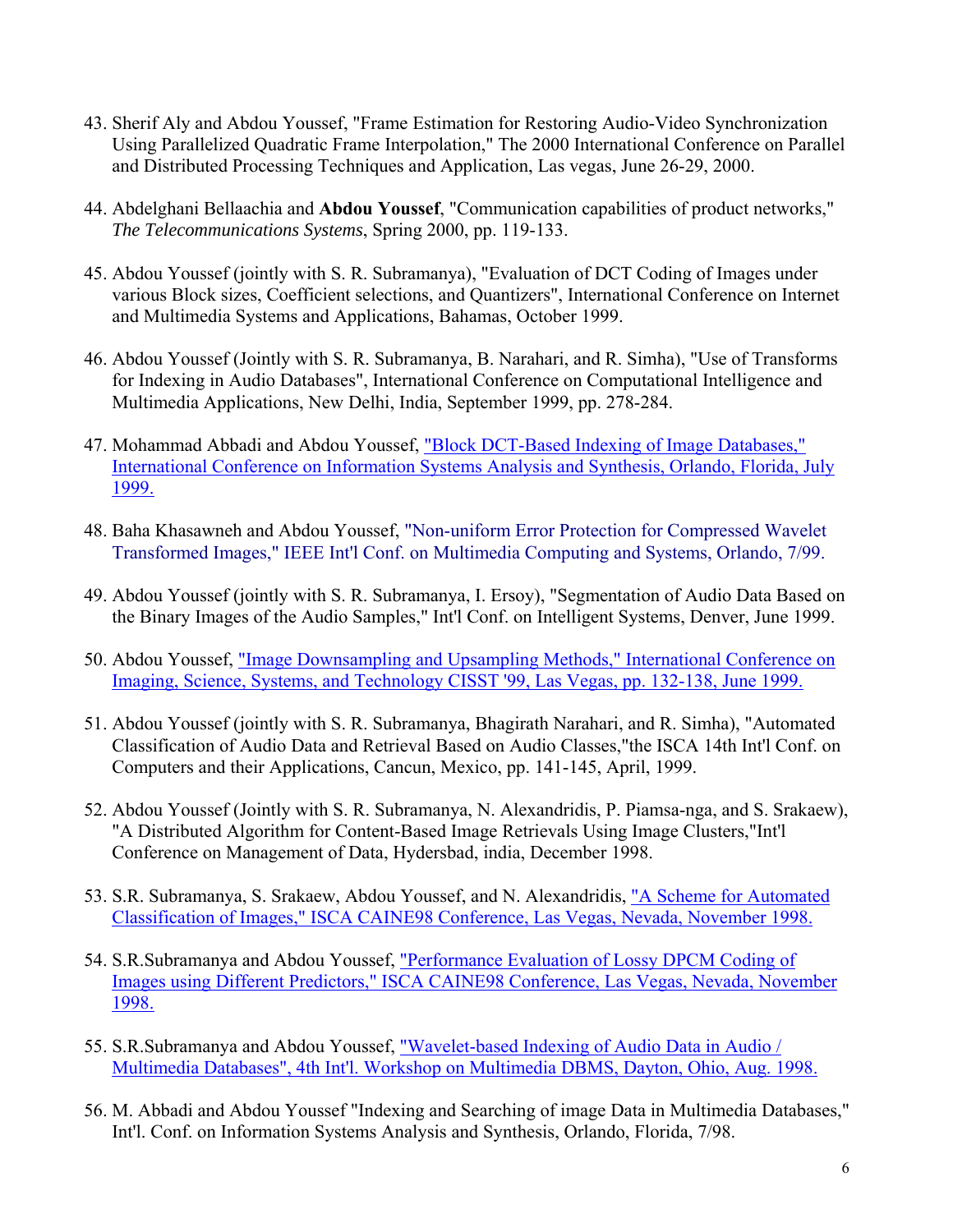- 57. Abdou Youssef, "Parallel Algorithms for Entropy-coding Techniques," the Second European Parallel and Distributed Systems Conference (Euro-PDS98), Vienna, Austria, July 1998, pp. 313- 318.
- 58. Abdou Youssef, "An Efficient Parallel Algorithm for Multi-indexed Recurrence Relations with Applications to Compression of Multidimensional Signals," the Second European Parallel and Distributed Systems Conference (Euro-PDS98), Vienna, Austria, July 1998.
- 59. S.R. Subramanya, S. Srakaew, Abdou Youssef, and N. Alexandridis, "Content-Based Retrieval of Images Using Pre-determined Image Classes", Int'l. Conference on Information Systems Analysis and Synthesis, Orlando, Florida, July 1998, pp.192--194.
- 60. S. R. Subramanya, P. Piamsa-nga, N. Alexandridis, and Abdou Youssef, "A Scheme for Contentbased Image Retrievals for Unrestricted Query Formats," International Conf. on Imaging, Science, Systems, and Technology, Las Vegas, Nevada, pp. 323-330, July 1998.
- 61. Abdou Youssef, "Parallel Algorithms for Entropy-coding Techniques," the Second European Parallel and Distributed Systems Conference (Euro-PDS98), Vienna, Austria, July 1998.
- 62. Abdou Youssef, "An Efficient Parallel Algorithm for Multi-indexed Recurrence Relations with Applications to Compression of Multidimensional Signals," Euro-PDS98, Austria, 7/98.
- 63. Abdou Youssef and Anastase Nakassis, "Moment-preserving Modeling with Image Applications," Int'l Conf. on Imaging, Science, Systems, and Technology, Las Vegas, pp. 323-330, 7/98.
- 64. Sabrina Sowers and Abdou Youssef, "Testing Digital Watermark Resistance To Destruction," the Workshop on Information Hiding , Portland, Oregon, April 1998.
- 65. Manjit Bhatia and Abdou Youssef, "Performance Analysis and Fault Tolerance of Randomized Routing on Clos Networks," Telecommunication Systems Journal, Vol. 10, pp. 157-173, 1998.
- 66. Abdou Youssef, "Analysis and Comparison of Various Image Downsampling and Upsampling Methods" The Data Compression Conference, Snowbird, Utal, March 1998.
- 67. Abdou Youssef, "Parallel Algorithms for Multi-indexed Recurrence Relations with Applications to DPCM Image Compression" The Data Compression Conference, Snowbird, Utal, March 1998.
- 68. Abdou Youssef "Optimal Pipewiring of Hypercubes, Multidimensional Tori and Multistage Interconnection Networks," the 6th Telecommunications System Conference, Symposium on High Performance Computing & Interconnection Networks, Nashville, TN, March 1998.
- 69. S.R. Subramanya and Abdou Youssef, "Parallel Computation of Autocorrelation Matrices on a Limited Number of Processors," the ISCA 13th International Conference on Computers and Their Applications," Honolulu, Hawaii, March 1998.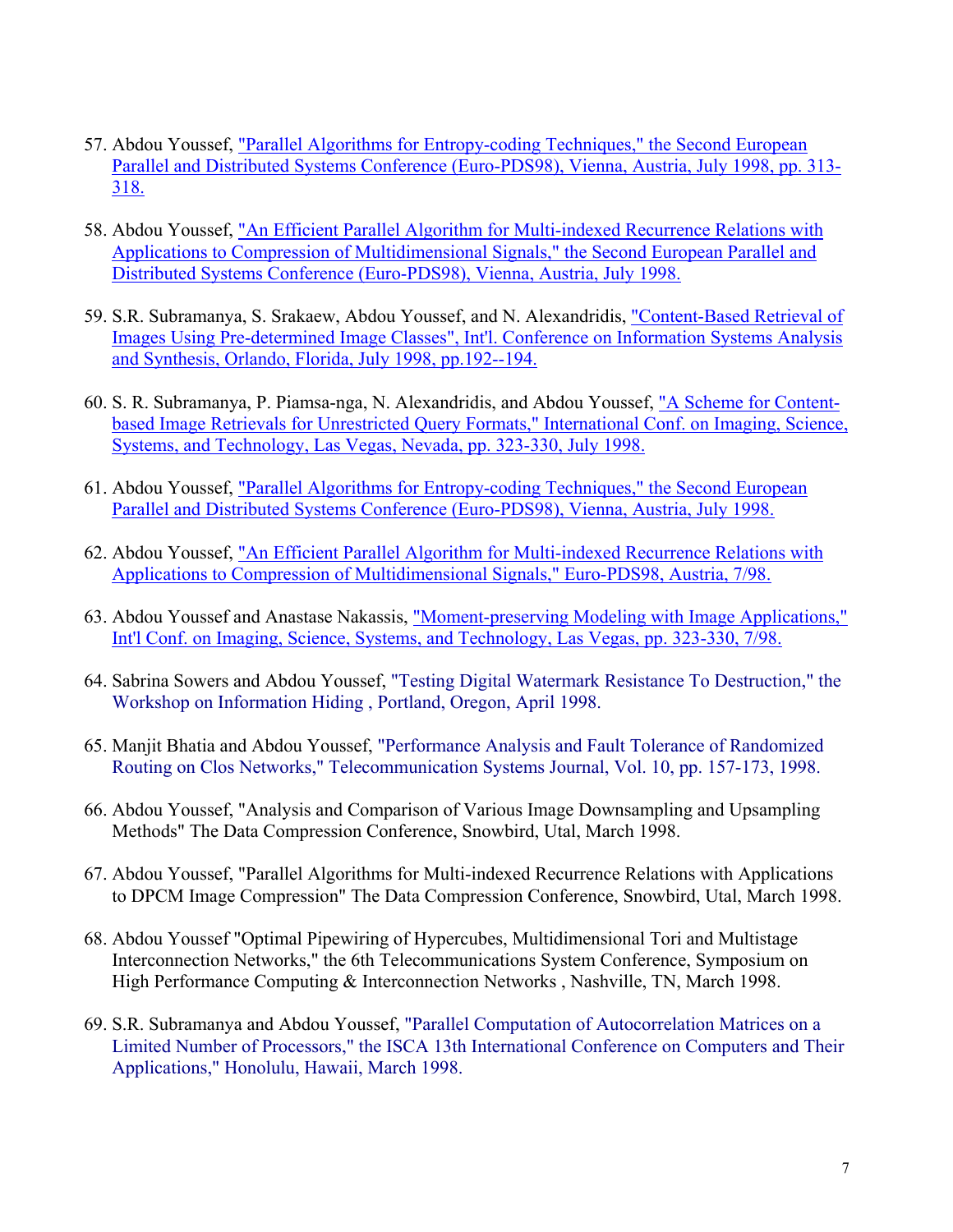- 70. Hoda El-Sayed and Abdou Youssef, "The r-Truncated Benes Networks and their Randomized Routing Algorithms," the 1997 International Conference on Parallel and Distributed Systems, Seoul, Korea, December 1997.
- 71. Hoda El-Sayed and Abdou Youssef, "Randomized Routing and the r-Truncated Benes Network," the 10th International Conference on Parallel and Distributed Computing, pp. 76-80, New Orleans, Louisiana, October 1997.
- 72. S. R. Subramanya, R. Simha, Bhagirath Narahari, and Abdou Youssef, "Transform-Based Indexing of Audio data for Multimedia Databases," Int'l Conf. on Multimedia Computing and Systems, Ottawa, Canada, June 1997.
- 73. Abdou Youssef, "Selection of Good Biorthogonal Wavelets for Data Compression," Int'l Conf. on Imaging, Science, Systems, and Technology, Las Vegas, pp. 323-330, 6/1997.
- 74. S. R. Subramanya and Abdou Youssef, "Parallel Algorithms for Indexing and Retrieval in Audio Databases", ISCA 97, pp. 611-618.
- 75. Abdou Youssef, "Error Resiliency Issues in Wavelet Compression," Data Compression Conference, Snowbird, Utah, March 1997.
- 76. Abdou Youssef, "Pipewiring: an Intra-link Pipelining Technique for Faster Clocks and Communication in Parallel Systems," 11th International Conference on Mathematical and Computer Modelling and Scientific Computing, March 1997, Washington, DC.
- 77. Abdou Youssef and Hoda El-Sayed, "Optimization of Randomized Routing on Benes Networks," 11th International Conference on Mathematical and Computer Modelling and Scientific Computing, March 1997, Washington, DC.
- 78. Dong Hua and **Abdou Youssef**, "Single Digit Region of Interest (SDROI) Extraction by Reducing the Tissue Influence," the *Journal of Optimization Methods and Software*, special issue, 2006, Kluwer Academic Publishers.
- 79. Manjit Bhatia and Abdou Youssef, "Performance Analysis and Fault Tolerance of Randomized Routing on Clos Networks," 6th Symposium of the frontiers of Massively Parallel Computation, October 1996, Annapolis, Maryland.
- 80. Harmel Singh and Abdou Youssef, "Mapping and Scheduling Heterogeneous Task Graphs Using Genetic Algorithms," Fifth Workshop on Heterogeneous Computing at the Tenth International Parallel Processing Symposium, Honolulu, Hawai, April 1996.
- 81. Abdelghani Bellaachia and Abdou Youssef, "Broadcasting in Banyan-Hypercubes and Cross-Cubes," International Journal of Computers and their Applications, Vol. II, No. 1, pp. 12--18, April 1995.
- 82. Abdelghani Bellaachia and Abdou Youssef, "Personalized Broadcasting in Banyan Hypercubes", Proceedings of the IEEE/ACM 4th Int'l Conference on Computer Communications and Networks, Las Vegas, Nevada, pp. 470-474, Sept. 20-23, 1995.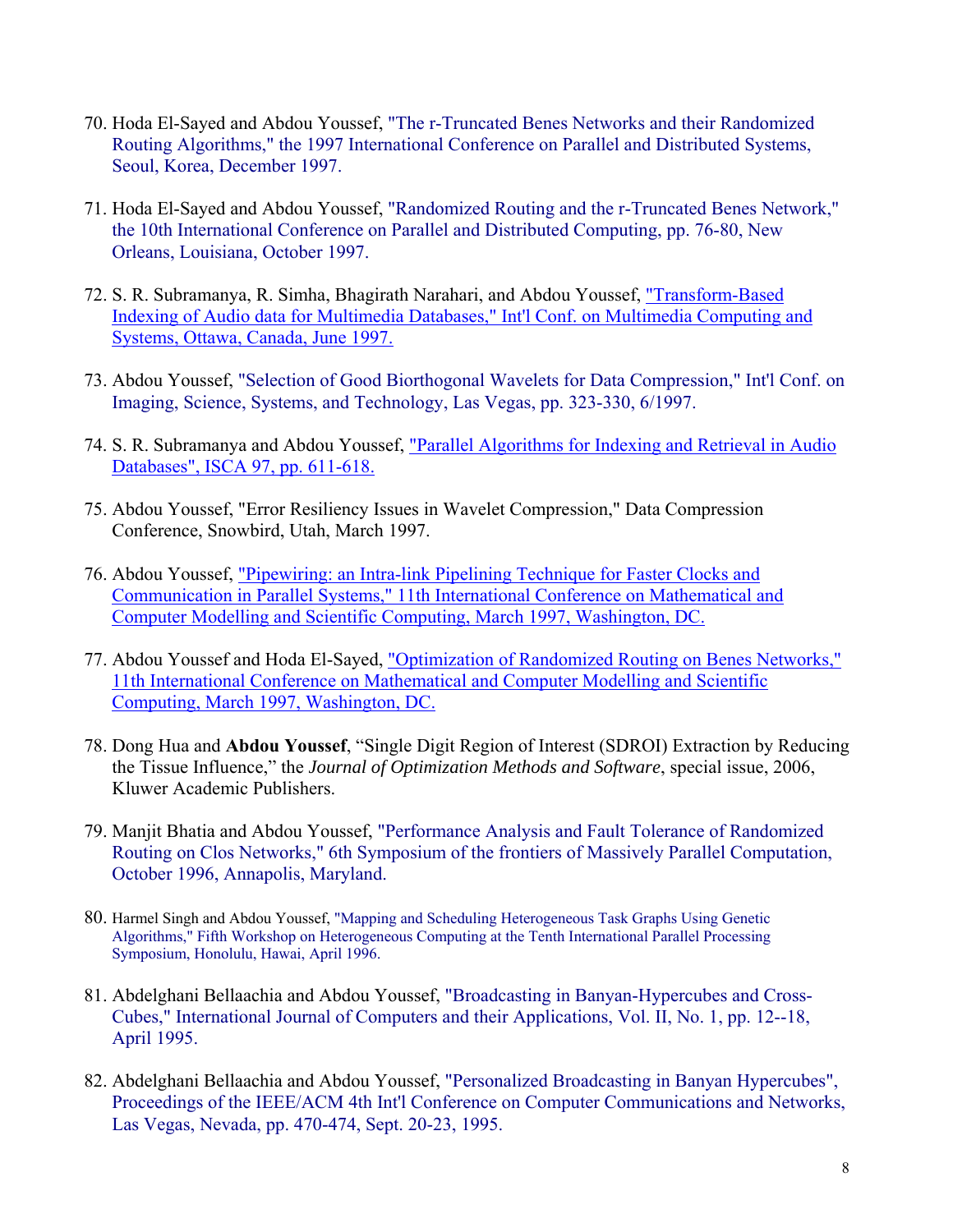- 83. Abdou Youssef, "Translation of Serial Recursive Codes to Parallel SIMD Codes," Proc. of the 3rd Conference on Parallel Architecture and Compilation Techniques, Limassol, Cyprus, pp. 254-- 263, July 1995.
- 84. Abdelghani Bellaachia and Abdou Youssef, "A Unified Theory for a Traffic Analysis in Product Network," Proceedings of the 9th International Parallel processing Symposium, Santa Barbara, California, April 1995.
- 85. Abdou Youssef, "Design and Analysis of Product Networks," the 5th Symp. on the Frontiers of Massively Parallel Computation, McLean, Virginia, pp. 512--528, Feb. 1995.
- 86. Abdelghani Bellaachia and Abdou Youssef, "New Dynamic Partitioning Strategies for Hypercube Computers," Seventh International Conference on Parallel and Distributed Computing Systems, October 1994.
- 87. Bhagirath Narahari, Abdou Youssef, and H.-A. Choi, "Matching and Scheduling in a Generalized Optimal Selection Theory," Third Workshop on Heterogeneous Computing at the Eighth International Parallel Processing Symposium, Cancun, Mexico, pp. 3--8, April 1994.
- 88. Abdelghani Bellaachia and Abdou Youssef, "Broadcasting in Banyan-Hypercubes and Cross-Cubes," 6th Int`l Conference on Parallel and Distributed Computing and Systems, Kentucky, pp. 18--24, October 14--16, 1993.
- 89. Tarek El-Ghazawi and Abdou Youssef, "A General Framework for Developing Adaptive Fault-Tolerant Routing Algorithms," IEEE Transactions on Reliability, Vol. 42, No. 2, pp. 250--258, June 1993.
- 90. Abdou Youssef, "Randomized Self-Routing Algorithms for Clos Networks," Computers and Electrical Engineering, Vol. 19, No. 6, pp. 419--429, 1993.
- 91. Abdou Youssef, "Off-line Permutation Routing on Circuit-Switched Fixed Routing Networks," Special Issue of NETWORKS Journal, Vol. 23, pp. 441--448, 1993.
- 92. Abdou Youssef, "A Parallel Algorithm for Random Walk Construction with Application to the Monte Carlo Solution of Partial Differential Equations," IEEE Trans. on Parallel and Distributed Systems, Vol. 4, No. 3, pp. 355--360, Mar. 1993.
- 93. Youssef and Bruce Arden, "Functional and Topological Relations among Banyan Multistage Networks of Differing Switch Sizes," IEEE Transactions on Parallel and Distributed Systems, Vol. 4, No. 2, pp. 235--240, Feb. 1993.
- 94. Tarek El-Ghazawi and Abdou Youssef, "Fault-Tolerant Routing in Product Networks," the International Journal of Mini and Microcomputers, Vol. 15, No. 3, pp. 140--144, 1993.
- 95. Abdou Youssef and Bruce Arden, "Topology of Efficiently Controllable Banyan Multistage Networks," the international journal Microprocessors and Microsystems, Vol. 16, No. 1, pp. 3-- 13, 1992.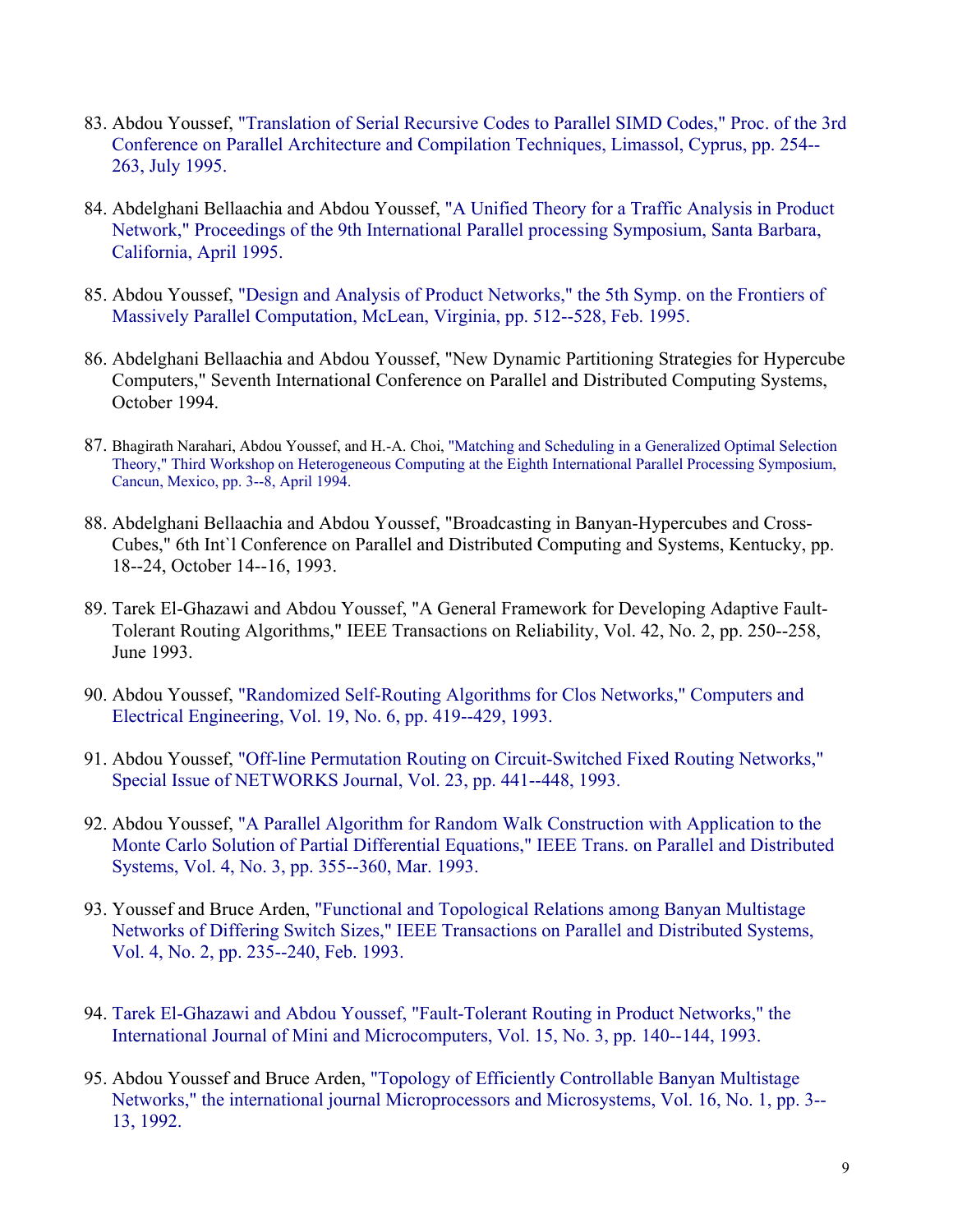- 96. Abdou Youssef, "Off-line Permutation Routing on Circuit-Switched Fixed Routing Networks," the 4th Symposium on the Frontiers of Massively Parallel Computation, McLean, Virginia, pp. 389--396, October, 1992.
- 97. Abdelghani Bellaachia and Abdou Youssef, "Traffic Analysis of Hypercubes and Banyan-Hypercubes," the 4th Symposium on the Frontiers of Massively Parallel Computation, McLean, Virginia, pp. 262--269, October, 1992.
- 98. Abdou Youssef and Isaac Scherson, "Randomized Routing on Benes-Clos Networks," Proceedings of the New Frontiers, A Workshop on Future Directions of Massively Parallel Processing, McLean, Virginia, pp. 107--117, October 19, 1992.
- 99. Manjit Bhatia and Abdou Youssef, "Efficient Randomized Fault-Tolerant Routing on Clos Network," the 1992 Workshop on Fault-Tolerant Parallel and Distributed Systems, Amherst, MA, pp. 217--224, July 1992.
- 100. Tarek El-Ghazawi and Abdou Youssef, "A Unified Approach to Fault-Tolerant Routing," The 12th International Conference on Distributed Computing Systems, Yokohama, Japan, June 1992.
- 101. Tarek El-Ghazawi and Abdou Youssef, "A Unified Approach to Fault-Tolerant Routing," The 12th International Conference on Distributed Computing Systems, Yokohama, Japan, June 1992.
- 102. Abdou Youssef, "On-Line Communication on Circuit-Switched Fixed Routing Meshes," the Sixth International Parallel Processing Symposium, Beverly Hills, California, pp. 390-397, March 1992.
- 103. Abdou Youssef, Brian Alleyne and Isaac Scherson, "Permutation Routing in Restricted Access Networks," the Sixth International Parallel Processing Symposium, Beverly Hills, California, pp. 403--406, March 1992.
- 104. Abdou Youssef and Bhagirath Narahari, "Topological Properties of Generalized Banyan-Hypercube Networks," Journal of Parallel and Distributed Computing, Vol. 14, No. 1, pp. 98-- 103, Jan. 1992.
- 105. Abdou Youssef and T. El-Ghazawi, "Fault Tolerant Routing in Product Networks," Proceedings of the 4th ISMM/IASTED Int'l Conf. on Parallel and Distributed Computing and Systems - Vol. II, Washington, District of Columbia, pp. 6--7, Oct. 1991.
- 106. H.-A. Choi, Bhagirath Narahari, S. Rotenstreich and Abdou Youssef, "Scheduling on Parallel Processing Systems Using Parallel Primitives," A Book Chapter in Parallel Architectures, Ed. N. Rishe, S. Navathe and D. Tal, IEEE Comp. Soc. Press, pp. 88--107, 1991.
- 107. Abdou Youssef, "Cartesian Product networks," The Proc. of the International Conference on Parallel Processing, Chicago, Aug. 1991.
- 108. Abdou Youssef, "Efficient Randomized Routing on Clos Networks," the 5th International Parallel Processing Symposium, Anaheim, California, pp. 410--415, April 1991.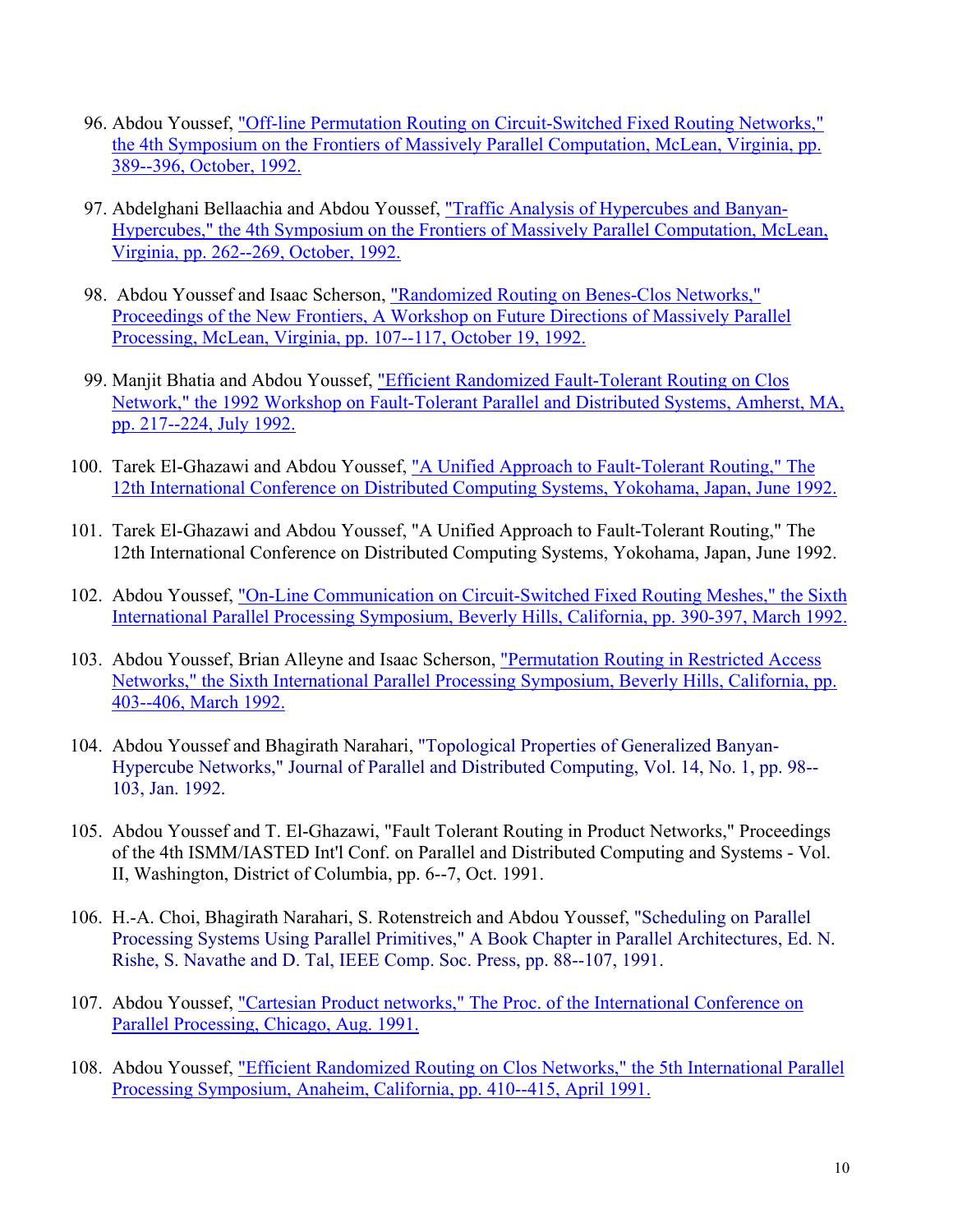- 109. Abdelghani Bellaachia and Abdou Youssef, "Greedy Partitioning Strategy of Banyan-Hypercube Networks," the 5th International Parallel Processing Symposium, Anaheim, California, pp. 487-- 490, April 1991.
- 110. Abdou Youssef and Bruce Arden, "Topology of Efficiently Controllable Banyan Multistage Interconnection Networks," the Proc. of the Second Symposium on Parallel and Distributed Processing, Dallas, Texas, pp. 79--86, Dec. 1990.
- 111. Abdou Youssef and Bruce Arden, "Functional and Topological Relations among Banyan Multistage Networks of Differing Switch Sizes," the Proc. of 3rd Symposium on the Frontiers of Massively Parallel Computations, University of Maryland, College Park, Maryland, pp. 284--293, Oct. 1990.
- 112. Abdou Youssef and Bhagirath Narahari, "Topological Properties of Banyan-Hypercube Networks," the Proc. of 3rd Symposium on the Frontiers of Massively Parallel Computations, University of Maryland, College Park, Maryland, pp. 324--332, Oct. 1990.
- 113. Abdelghani Bellaachia and Abdou Youssef, "Partitioning on the Banyan-hypercube Networks," the Proc. of 3rd Symposium on the Frontiers of Massively Parallel Computations, University of Maryland, College Park, Maryland, pp. 343--351, Oct. 1990.
- 114. Abdou Youssef and Bruce Arden, "Structure of Digit Permutation Networks," The Proc. of the International Conference on Parallel Processing, Chicago, Aug. 1990.
- 115. Abdou Youssef and Bruce Arden, "Equivalence Between Functionality and Topology of LogN-Stage Networks," IEEE Transactions on Computers, Vol. 39, No. 6, pp. 829--832, June 1990.
- 116. Abdou Youssef and Bruce Arden, "A New Approach to Fast Control of  $r^2$  x  $r^2$  3-Stage Benes Networks of r x r Crossbar Switches," The 17th International Conference on Computer Architecture, Seattle, Washington, pp. 50-59, May 1990.
- 117. Abdou Youssef, "A Parallel Algorithm for Random Walk Construction with Application to the Monte Carlo Solution of Partial Differential Equations," the 4th Annual Parallel Processing Symposium, Fullerton, California, pp. 554--568, April 1990.
- 118. Abdou Youssef and Bhagirath Narahari, "The Banyan-Hypercube Networks," IEEE Trans. on Parallel and Distributed Systems, Vol. 1, No. 2, pp. 160--169, Apr. 1990.
- 119. H.-A. Choi, Bhagirath Narahari, S. Rotenstreich and Abdou Youssef, "Scheduling on Parallel Processing Systems Using Parallel Primitives", PARBASE-90: Two Track International Conference on Databases, Parallel Architectures and their Applications, Florida, pp. 56--65, March 1990.
- 120. N. Alexandridis, H.-A. Choi, Bhagirath Narahari, S. Rotenstreich, Abdou Youssef and C. Kolli, "A Framework for a Portable, Intelligent Operating System for Parallel Machines", Proceedings of the ISMM International Symposium on Intelligent Distributed Processing, Florida, pp. 14--17, December 1989.
- 121. N. Alexandridis, P.Papaioannou, B.Narahari and Abdou Youssef, "A Software Environment of Architecture Prototypes Evaluating Parallel Vision Systems and Algorithms," the Proceedings of